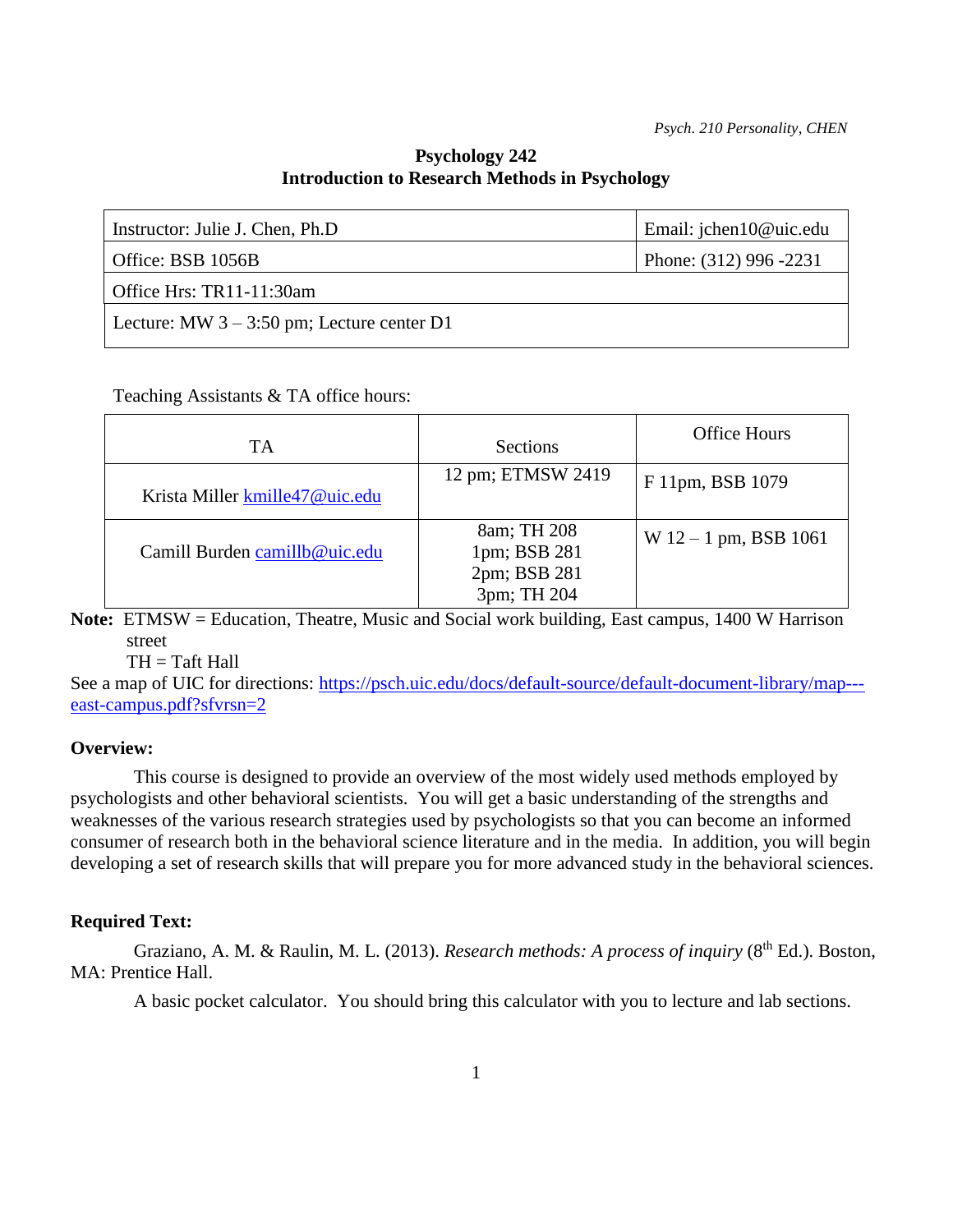Any basic calculator will do as long as it can perform addition, subtraction, multiplication, and division, as well as compute square roots. Note that you will only be able to use this basic calculator and not cell phone on exams.

#### **Assessments:**

Your final grade will be determined by means of the required assignments and exams (see below). Your final grade will be derived from your performance as follows:

### *Six Homework Assignments (5% \* 5 = 25%)*

You will have a total of six homework assignments over the course of the semester. Homework will be due on the dates outlined in the syllabus. **The lowest of your six homework grades will be dropped. No late homework is accepted.** 

Homework that requires written answers must be typewritten. If your assignment is on multiple pages staple the pages together (do not do the fold the corner and tear the top trick, it does not work). Homework that requires numerical calculations or graphs may be hand written. However, neatness counts. If your work is illegible, crammed together, or so disorganized that it cannot be followed in a logical sequence you will lose credit. Be sure to **show all your work** for each problem that requires written calculations. Do not simply report your final answer. If your final answer is incorrect it may still be possible to earn partial credit if some parts of the problem were done correctly. This is possible, however, only if you have shown all of your intermediate steps

### *Three exams (21% X3 = 63% points)*

The format of the exam will be a combination of multiple choices, short answers and essays.

### *Discussion section attendance (1% X 12 = 12%)*

Attendance will be taken at the start of discussion sections. You must attend the full session to earn your attendance point. If you are late for ANY reason, or if you need to leave early, you must get your TA's permission in order to get your attendance credit. You are required to attend at least 12 discussion sessions. If there are more, you may attend for bonus credit.

### **Total possible points =**  $25 + 63 + 12 = 100\%$

### **Grades**

Your grade will be assigned according to the following scale.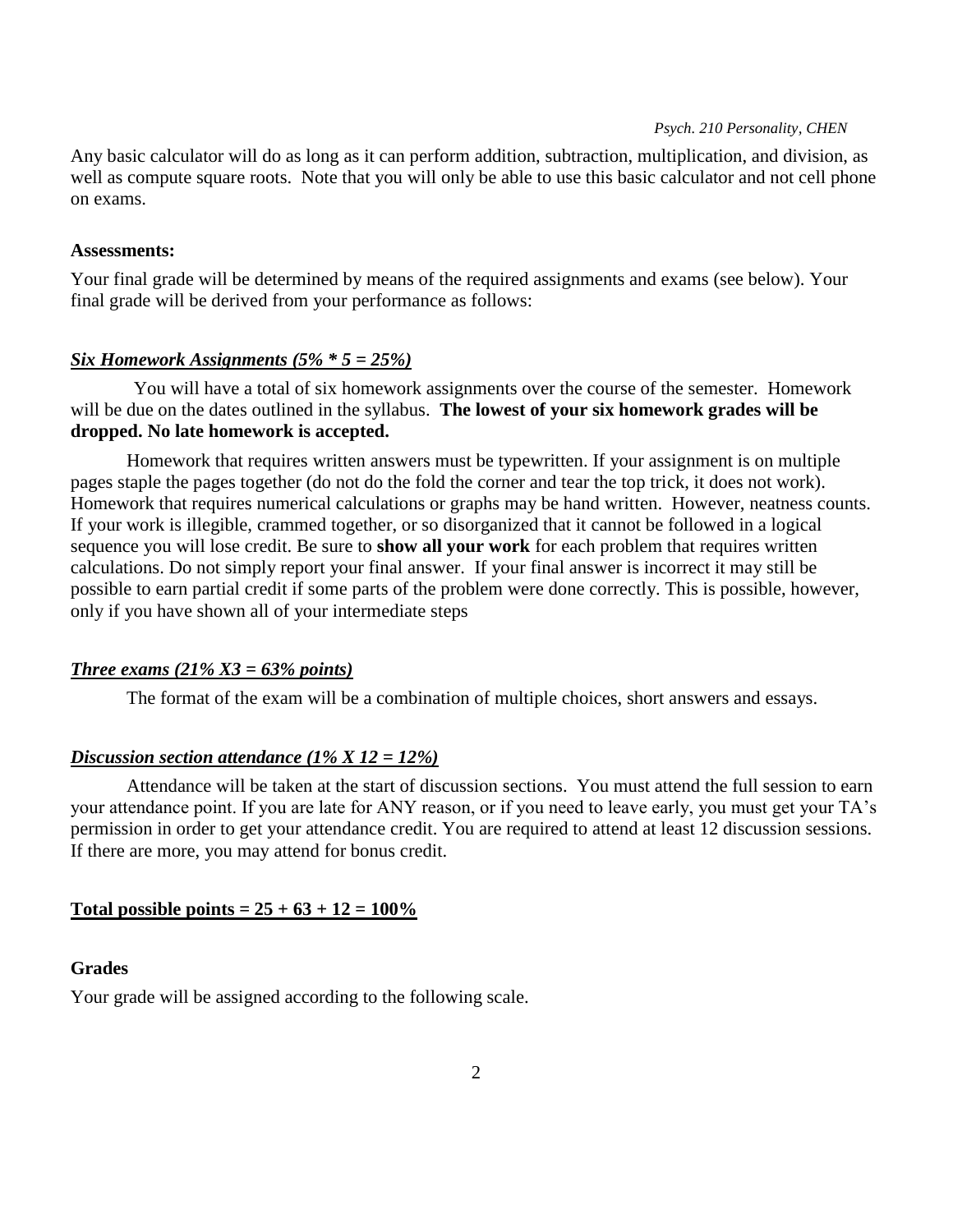| 90% or above | $70 - 79\%$ | F 59% or below |
|--------------|-------------|----------------|
| $80 - 89%$   | $60 - 69\%$ |                |

**It will be your responsibility to keep track of your scores on Blackboard.** Be sure to keep copies of all of your graded assignments in case any discrepancies arise. If you notice that a score has been incorrectly entered into Blackboard, you must show the original paper with the correct grade to your TA by Monday of finals week. If you are unable to produce the graded work, you will receive the grade that appears in Blackboard.

## **Course Policies:**

## **Attendance**

Attendance during **lectures** is not required, but **strongly recommended**.

Weekly discussion sections are designed to give you "hands on" experience with the concepts discussed in class. **Attendance during discussion sections is expected and will count toward your lab section grade**. Attendance will be taken at the start of discussion sections. If you arrive after attendance is taken, you may let your TA know that you were late the first time it occurs, if lateness becomes a chronic problem you will be marked absent in the future. In addition, if you leave early, after attendance has been taken but before you complete that day's activity, you will be marked absent from the section. If you need to leave early on a particular day, see your TA.

## **Final Grade rounding**

If your final percentage is only 1% away from the cutoff AND you have perfect attendance record, I will round you up.

# **Makeup exam policy**

Makeup exams can be considered when there is a conflict exam, documented medical or family emergency. In case of these situations, you must contact me IN ADVANCE. Make up exams can only be scheduled within a week of the exam, because we will go over exam answers in class a week from the exam day.

## **Blackboard**

We will use Blackboard for course materials/announcements distribution and grade posting, etc..

# **Office hour and Appointments**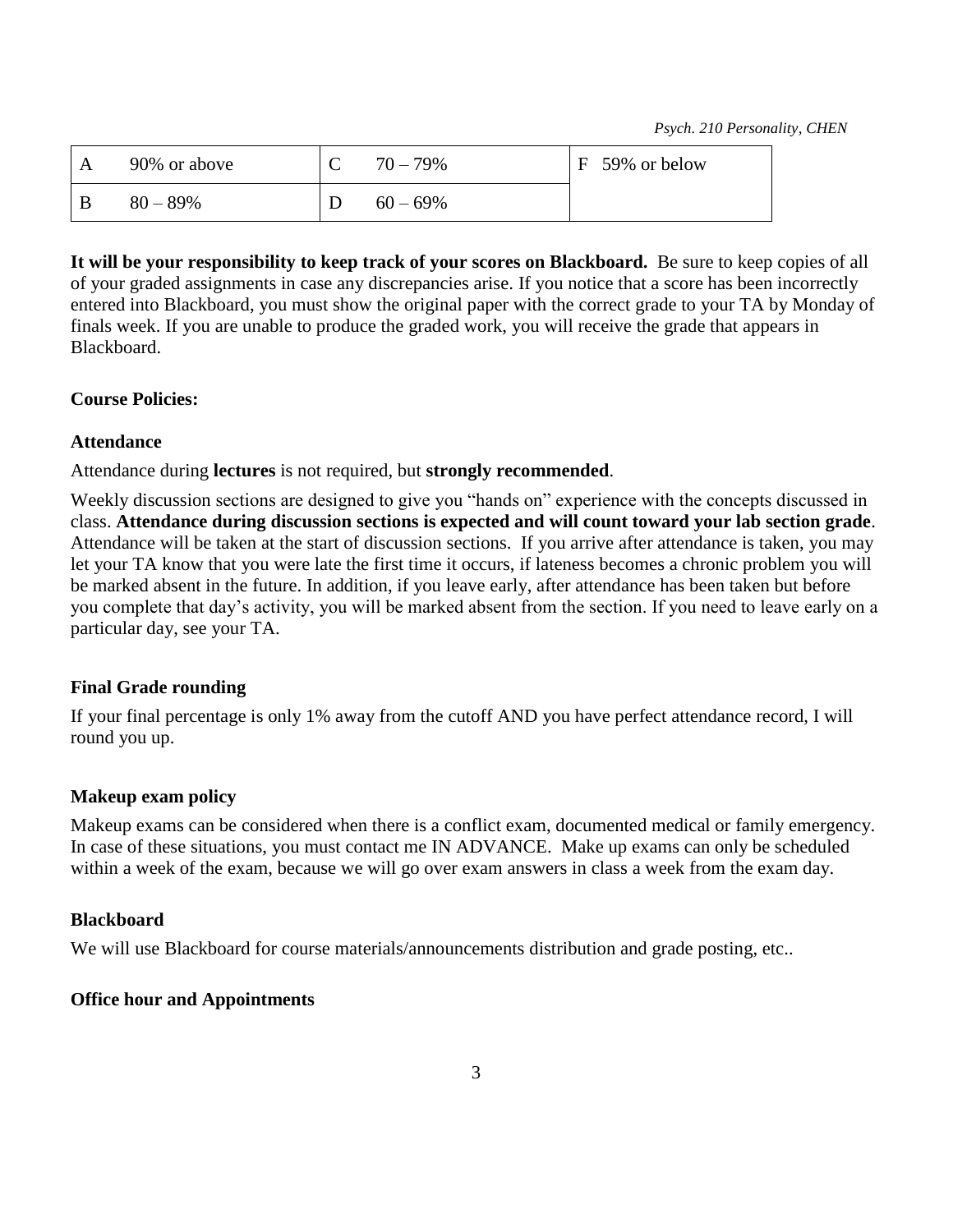During my office hours, you are welcome to walk in (BSB 1056B) without an appointment. If you need to meet me outside of the scheduled office hours, please make an appointment with me in advance.

## **Email Policy**

Please ALWAYS start the subject of your email with "Psyc. 242". This way I'll know it is a course-related issue, not a spam. And please sign your full name in your email if it's not already obvious in your email body.

## **Religious Holidays:**

Religious holidays are respected. If you need accommodations for religious reasons please contact me **in advance.** Arrangements can be made on individual basis.

## **Student Athletes:**

Student athletes are required to provide the list of days that they will miss throughout the semester. Other accommodations such as exams on the road or paper extension may be arranged with the assistance of the Athletic Office.

### **Special Accommodations:**

For students with documented physical or learning disabilities, I'm happy to provide any special accommodation that is needed. Please inform me of your situation within the first two weeks of the semester.

## **Additional Assistance:**

It is my job to help you succeed in this class. It is your job to try. Please take full advantage of me and the TAs' office hours. Never hesitate to bring forward a question. If you feel that you need additional sources of help, you may also consult the:

- Writing center<http://www.uic.edu/depts/engl/writing/>
- Psi Chi Tutoring: Psi Chi (the psychology honor society) students with expertise in various psychology courses hold office hours throughout the week. You can contact the President of UIC's Psi Chi chapter Jennifer Friedman (jfried23@uic.edu) for details.

## **Academic Integrity**

No electronic devices is allowed during exams or quizzes. Usage of them during a test will be considered cheating. It is every student's responsibility to observe academic integrity. Cheating and plagiarism will result in failure of assignments/exams to failure of the course.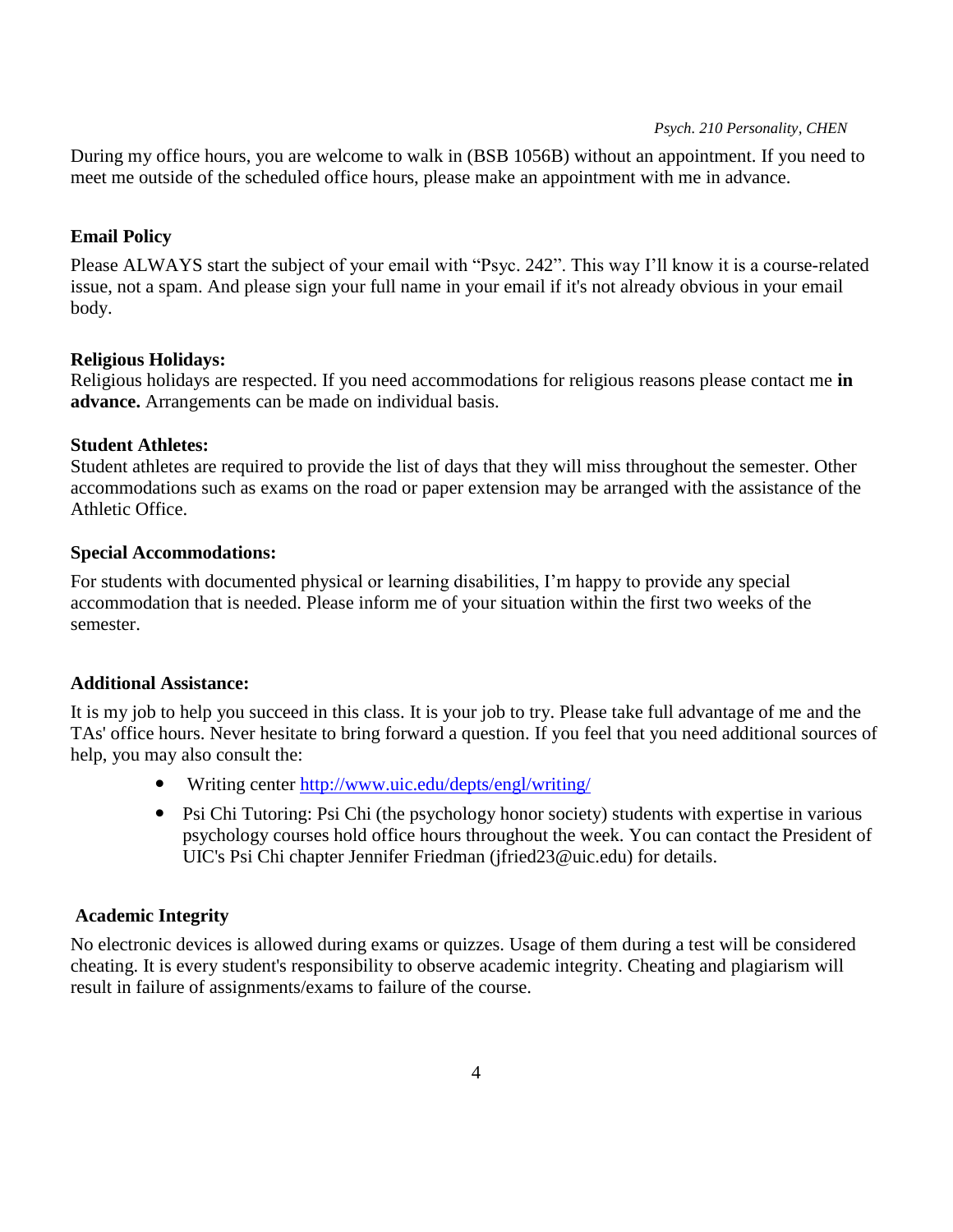### **Counseling services:**

UIC and the Department of Psychology provide a variety of services for students who experience mental or psychological difficulties, if such need occurs, please refer to the following:

- Counseling center:<http://www.uic.edu/depts/counseling/>
- Office of Applied Psychological Services:<http://portal.psch.uic.edu/Clinical/centers.aspx>
- In-touch Crisis Hotline:<http://www.uic.edu/depts/counseling/hotline.shtml/>
- Campus Advocacy Network:<http://www.uic.edu/depts/owa/advocacy.html>

### **Course Schedule**

 Note: This is a **tentative schedule** for the lecture materials in this semester. I may need to change the order of the chapters as we move along.

| Week           | <b>Date</b> | <b>Topic</b>                                      | <b>Chapters</b> | <b>Lab Discussion</b>                        |  |
|----------------|-------------|---------------------------------------------------|-----------------|----------------------------------------------|--|
| 1              | Jan. 11     | Introduction to course                            |                 | No discussion<br>section                     |  |
|                | Jan. 13     | Science and Psychology                            | 1               |                                              |  |
| $\overline{2}$ | Jan. 18     | <b>MLK</b> day, no class                          |                 | Picking a research                           |  |
|                | Jan. 20     | Research process                                  | 2, 3            | topic                                        |  |
| 3              | Jan. 25     | Research process                                  | 2, 3            | Research ethics<br>(HW1)                     |  |
|                | Jan. 27     | Research ethics                                   | 3               |                                              |  |
| 4              | Feb. 1      | Data and measurement; Reliability                 | 4               | Literature review                            |  |
|                | Feb. 3      | and validity                                      |                 |                                              |  |
| 5              | Feb. 8      | Reliability and validity                          | $\overline{4}$  | Coming up with<br>your own data set<br>(HW2) |  |
|                | Feb. 10     | Numerical Description of Behavior                 | 5               |                                              |  |
| 6              | Feb. 15     | Numerical Description of Behavior                 | 5               | Descriptive<br>statistics; review            |  |
|                | Feb. 17     | Review session for Exam 1; Come<br>with questions |                 |                                              |  |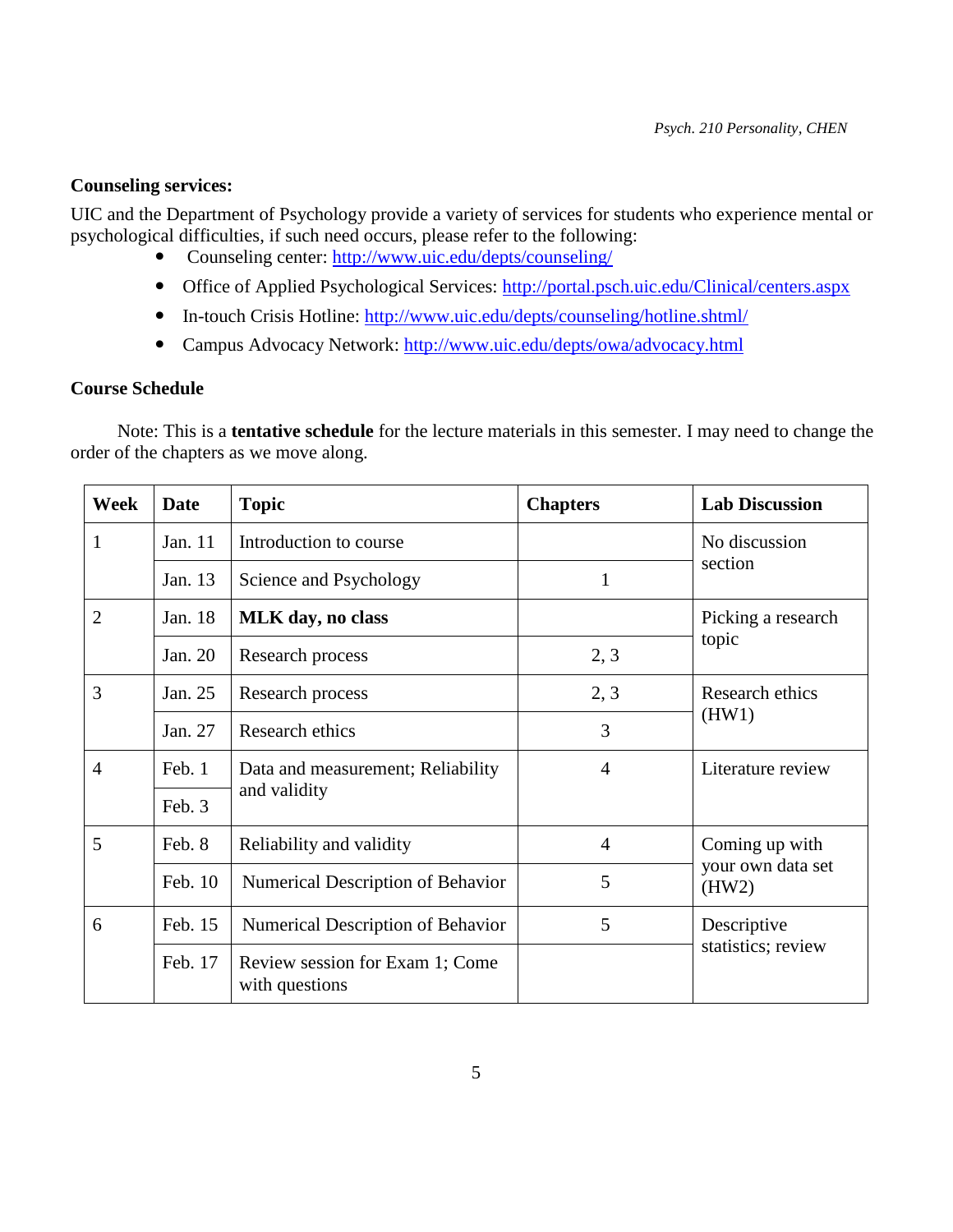| $\overline{7}$ | Feb. 22  | <b>First Exam</b>                                 |                | Population and               |  |
|----------------|----------|---------------------------------------------------|----------------|------------------------------|--|
|                | Feb. 24  | <b>Inferential statistics</b>                     | 5              | sample (HW3)                 |  |
| 8              | Feb.29   | <b>Inferential statistics</b>                     | 5              | <b>Statistical inference</b> |  |
|                | Mar. $2$ |                                                   |                |                              |  |
| 9              | Mar. 7   | Field research & low constraints                  | 6              | Observational study          |  |
|                | Mar. 9   | methods                                           |                | (HW4)                        |  |
| 10             | Mar. 14  | Questionnaire research &                          | $\overline{7}$ | Questionnaire                |  |
|                | Mar. 16  | correlational methods                             |                | development                  |  |
|                | Mar. 21  | <b>Spring Break, no class</b>                     |                |                              |  |
|                | Mar. 23  |                                                   |                |                              |  |
| 11             | Mar. 28  | Review session for Exam 2, come<br>with questions |                | No Lab                       |  |
|                | Mar. 30  | <b>Second Exam</b>                                |                |                              |  |
| 12             | Apr. 4   | Hypothesis testing                                | 8              | Experimentation: in          |  |
|                | Apr. 6   |                                                   |                | class demonstration<br>(HW5) |  |
| 13             | Apr. 11  | Threats to validity; Controlling                  | 8, 9           | Looking for<br>confounds     |  |
|                | Apr. 13  | threats to validity                               |                |                              |  |
| 14             | Apr. 18  | Single Variable, Independent-                     | 10, 11         | Randomization                |  |
|                | Apr. 20  | Group Designs; Within subject<br>design           |                | (HW6)                        |  |
| 15             | Apr. 25  | Factorial Research design                         | 11, 12         | Counterbalancing             |  |
|                | Apr. 27  | Review session for Final, Wrap up                 |                |                              |  |